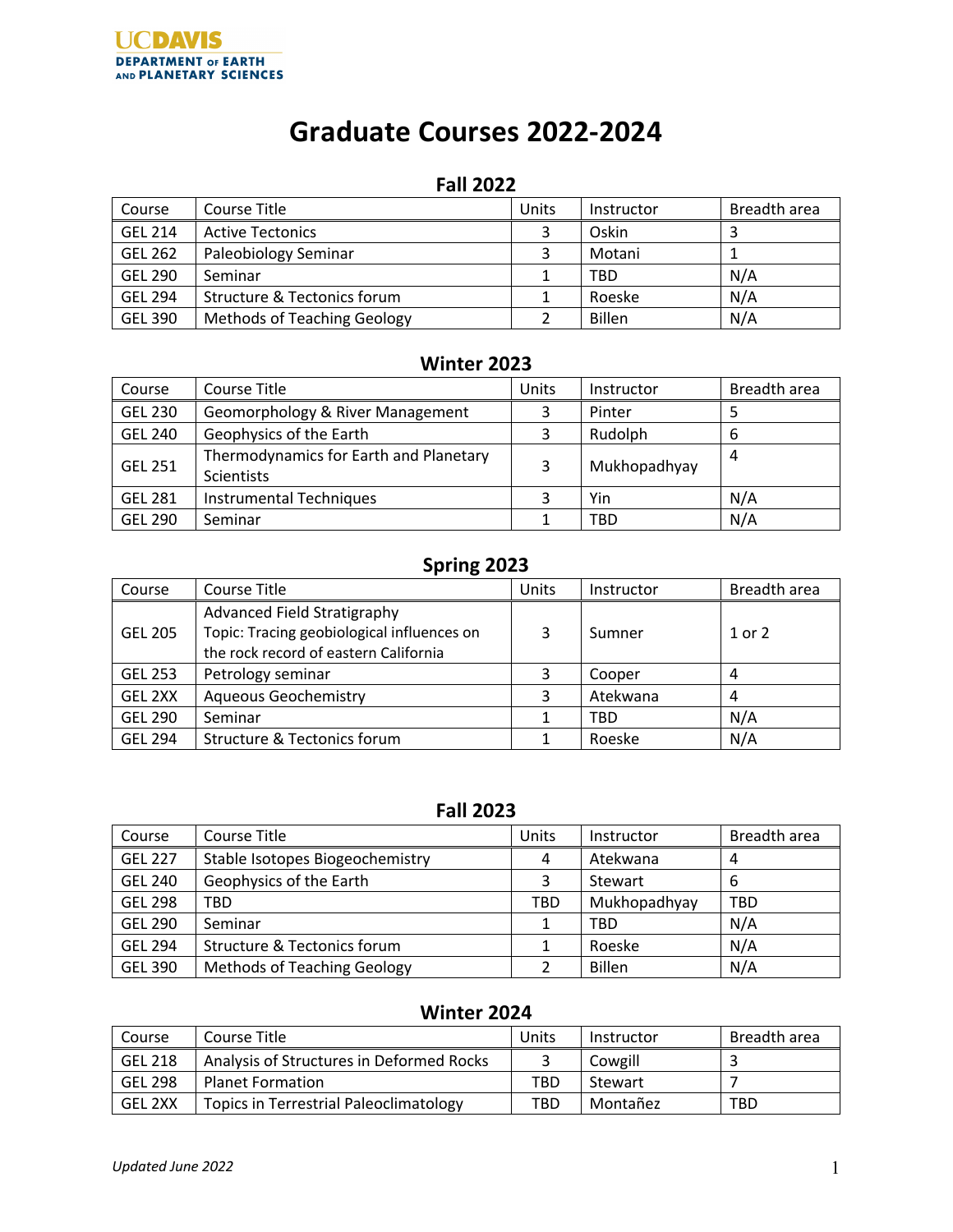#### UCDIVIS **DEPARTMENT OF EARTH** AND PLANETARY SCIENCES

| 29 <sub>C</sub><br>_____ | Seminar | - | <b>TBD</b> | $^{\prime}$<br>N, |
|--------------------------|---------|---|------------|-------------------|

# **Spring 2024**

| Course         | Course Title                           | Units | Instructor    | Breadth area |
|----------------|----------------------------------------|-------|---------------|--------------|
| <b>GEL 219</b> | Fracture & Flow of Rocks               | 3     | <b>Billen</b> | $3$ or $6$   |
| <b>GEL 232</b> | Oceans and Climate Change              |       | Hill          |              |
| <b>GEL 251</b> | Isotope Geochemistry & Cosmochemistry  |       | Yin           |              |
| <b>GEL 253</b> | Petrology seminar                      |       | Ratschbacher  | 4            |
| <b>GEL 290</b> | Seminar                                |       | <b>TBD</b>    | N/A          |
| <b>GEL 294</b> | <b>Structure &amp; Tectonics forum</b> |       | Roeske        | N/A          |

# **Course Descriptions**

# **Fall 2022**

## **GEL 214: Active Tectonics (Oskin)**

#### *Graduate course breadth area: #3*

Active Tectonics is lecture, project, and problem-set based course on tectonic processes taught through the lens of active systems. The course examines the interplay of tectonics and surface processes through observations, quantitative analytical, and numerical modeling techniques. Problem sets emphasize quantitative problem solving in structural geology, tectonics, geomorphology and Quaternary geochronology. We will also work on one or more group projects that vary from year to year, ideally with a fieldwork component.

## **GEL 262: Paleobiology Seminar (Motani)**

*Graduate course breadth area: #1* Description coming soon.

#### **GEL 290: Seminar (TBD)**

*Does not count as a breadth or general course for graduate degree requirements.*

## **GEL 294: Structure & Tectonics forum (Roeske)**

*Does not count as a breadth or general course for graduate degree requirements.*

This on-going discussion group meets once/week to discuss a paper selected by participants in the group. The theme of the articles varies each quarter; the seminar's goal is to emphasize breadth and we read and discuss a range of articles that cover the diverse interests of members of the group. As an example, we have recently read articles on subduction zone processes, ranging from UHP metamorphism and exhumation, to response of the upper plate to degree of coupling in the subduction zone. If schedules allow, we plan a multi-day field trip to examine rocks that may show some of the processes of interest to the group and focus the reading around the field trip.

## **GEL 390: Methods of Teaching Geology (Billen)**

*Does not count as a breadth or general course for graduate degree requirements.* Description coming soon.

# **Winter 2023**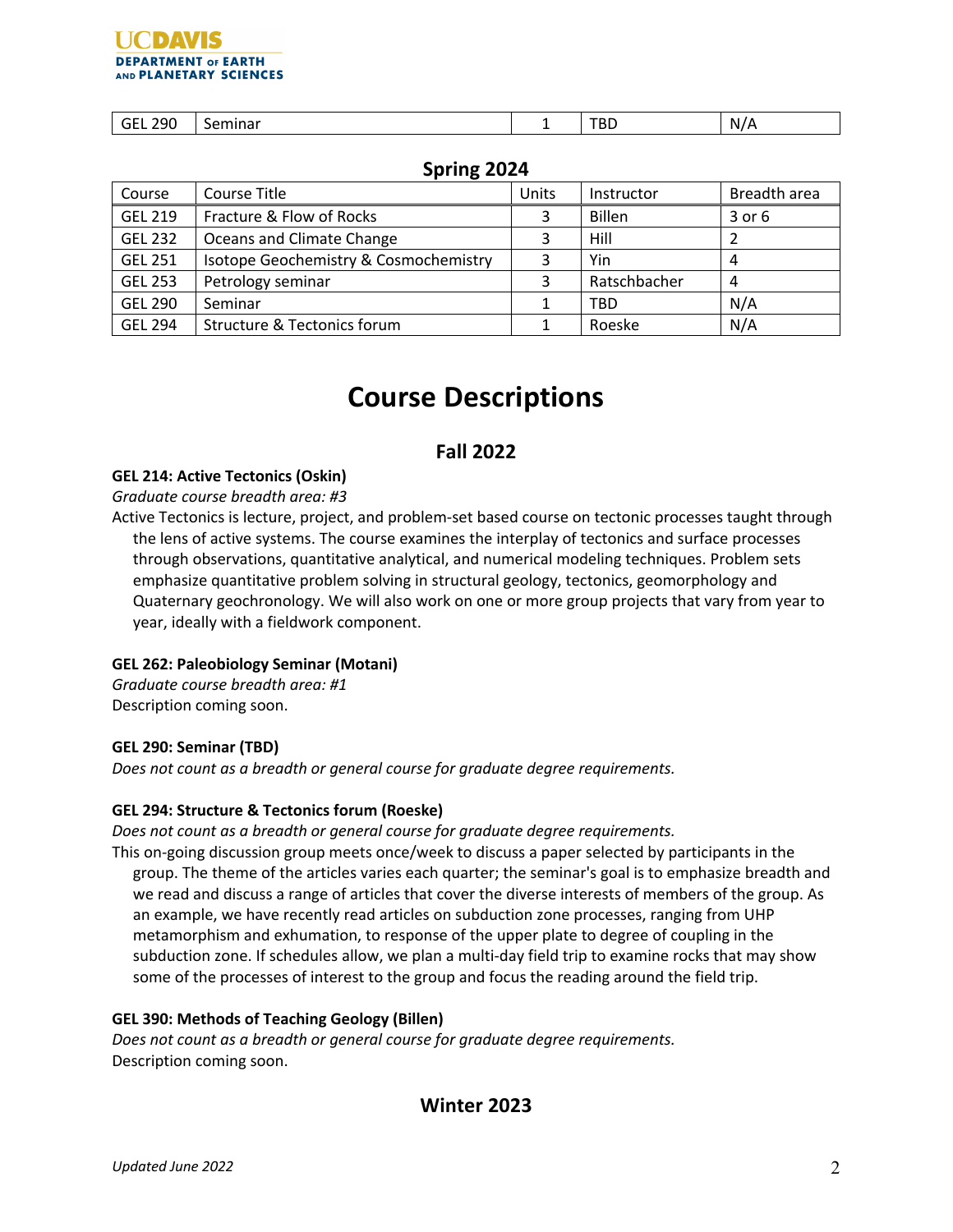

#### **GEL 230: Geomorphology & River Management (Pinter)**

*Graduate course breadth area: #5* Description coming soon.

## **GEL 240: Geophysics of the Earth (Rudolph)**

*Graduate course breadth area: #6* Description coming soon.

## **GEL 251: Thermodynamics for Earth and Planetary Scientists (Mukhopadhyay)**

*Graduate course breadth area: #4* Description coming soon.

## **GEL 281: Instrumental Techniques (Yin)**

*Graduate course breadth area: N/A* Description coming soon.

## **GEL 290: Seminar (TBD)**

*Does not count as a breadth or general course for graduate degree requirements.*

# **Spring 2023**

## **GEL 205: Advanced Field Stratigraphy (Sumner)**

#### *Graduate course breadth area: #1 or 2*

Topic: Tracing geobiological influences on the rock record of eastern California.

This course will include ~7 days of fieldwork in areas between Mono Lake and the Death Valley area over spring break followed by 1 hour weekly meetings during spring quarter. Fieldwork will focus on identifying and interpreting interactions between life and sedimentary systems in rocks ranging in age from Neoproterozoic to Cambrian with a few examples of recent deposits. Students will collect stratigraphic data and samples during fieldwork that will be analyzed during spring quarter for student-defined projects. Some reading will be assigned prior to fieldwork, and students participating in fieldwork are required to enroll in the spring quarter course.

## **GEL 253: Petrology seminar (Cooper)**

*Graduate course breadth area: #4* Description coming soon.

## **GEL 2XX: Aqueous Geochemistry (Atekwana)**

#### *Graduate course breadth area: #4*

The goal of this course is to discuss factors that affects the chemical composition of natural waters: (1) understanding of the main classes of reactions that control the behavior of major chemical species in natural waters and (2) learn to use some geochemical "tools" (including sampling and analyses equipment, software, etc.) to study major reactions in natural waters i.e., perform simple geochemical modeling. Students will acquire a basic understanding of the main classes of reactions, knowledge of the factors regulating chemical processes in natural waters, as well as the ways in which these processes influence the behavior of the major chemical species. Knowledge of a few basic pieces of information concerning the system of interest (e.g., temperature, pH, redox conditions, soil/sediment/rock composition, etc.) should allow students to readily apply such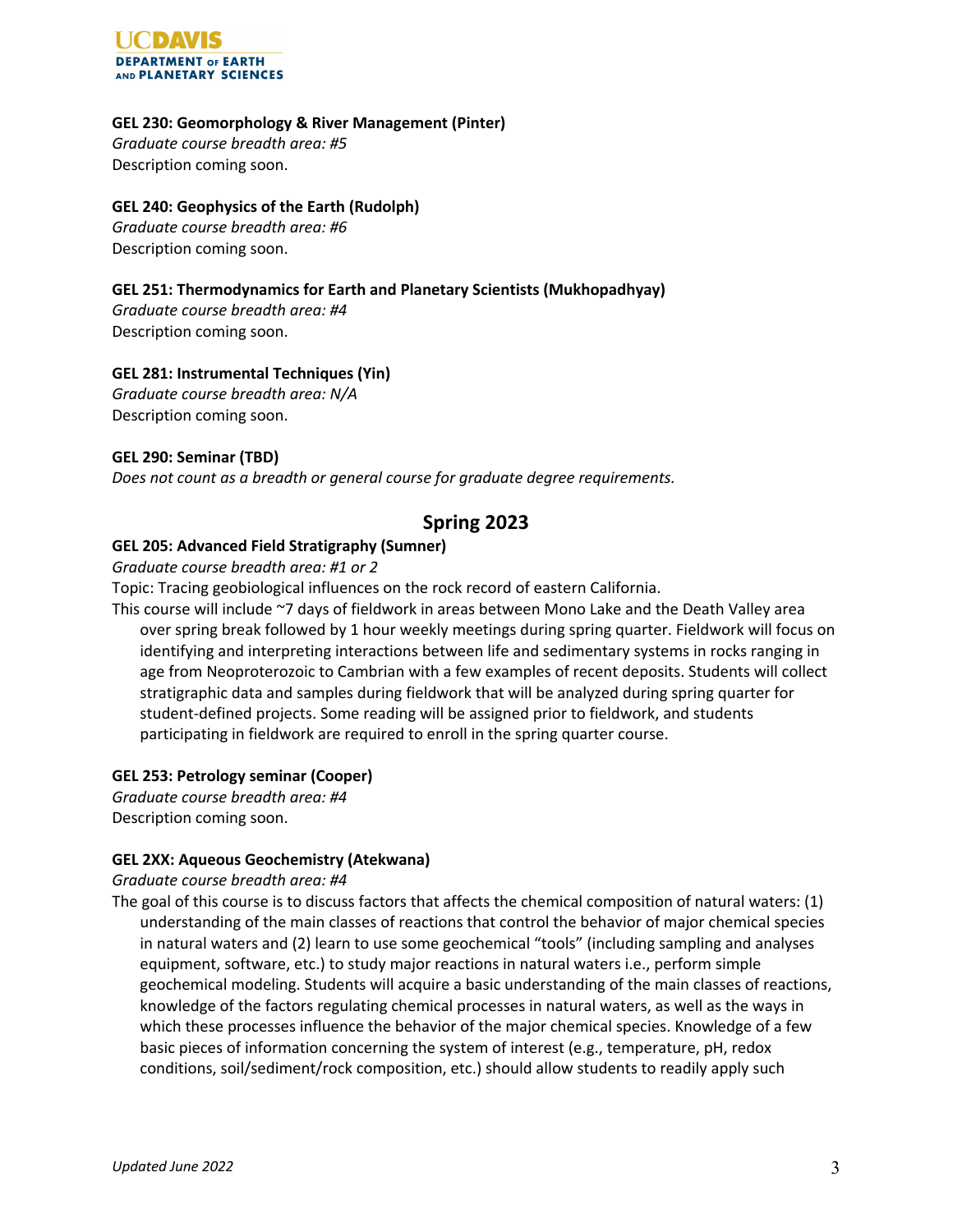

understanding to new situations to make reasonable predictions about the chemical composition of natural waters, and about the transport and fate of chemical species in natural waters.

#### **GEL 290: Seminar (TBD)**

*Does not count as a breadth or general course for graduate degree requirements.*

#### **GEL 294: Structure & Tectonics forum (Roeske)**

*Does not count as a breadth or general course for graduate degree requirements.*

This on-going discussion group meets once/week to discuss a paper selected by participants in the group. The theme of the articles varies each quarter; the seminar's goal is to emphasize breadth and we read and discuss a range of articles that cover the diverse interests of members of the group. As an example, we have recently read articles on subduction zone processes, ranging from UHP metamorphism and exhumation, to response of the upper plate to degree of coupling in the subduction zone. If schedules allow, we plan a multi-day field trip to examine rocks that may show some of the processes of interest to the group and focus the reading around the field trip.

## **Fall 2023**

#### **GEL 227: Stable Isotopes Biogeochemistry (Atekwana)**

*Graduate course breadth area: #4*

Stable Isotopes biogeochemistry is an important discipline within the earth sciences. The use of stable isotopes is widespread from studies that seek to understand natural variations in isotopes in geologic system to those that relate to human perturbation of the world's ecosystems. This course is an introduction to the basic principles of stable isotope. Students will study of the production, distribution, and use of select naturally occurring stable isotopes applied to geology, hydrology, biogeochemistry, and environmental change. The main objective of this course is to provide an elementary understanding of the principles and application of stable isotope in earth and environmental systems. The course will focus on commonly used light stable isotopes (e.g., H, C, N, O and S). The course will also cover other stable and radioactive isotopes as appropriate. At the end of the course, students should have a working knowledge of the principles of stable isotopes and be able to apply their use in geologic studies and in their research.

#### **GEL 240: Geophysics of the Earth (Stewart)**

*Graduate course breadth area: #6* Description coming soon.

#### **GEL 298: TBD (Mukhopadhyay)**

*Graduate course breadth area: #TBD* Description coming soon.

#### **GEL 290: Seminar (TBD)**

*Does not count as a breadth or general course for graduate degree requirements.*

#### **GEL 294: Structure & Tectonics forum (Roeske)**

*Does not count as a breadth or general course for graduate degree requirements.*

This on-going discussion group meets once/week to discuss a paper selected by participants in the group. The theme of the articles varies each quarter; the seminar's goal is to emphasize breadth and we read and discuss a range of articles that cover the diverse interests of members of the group. As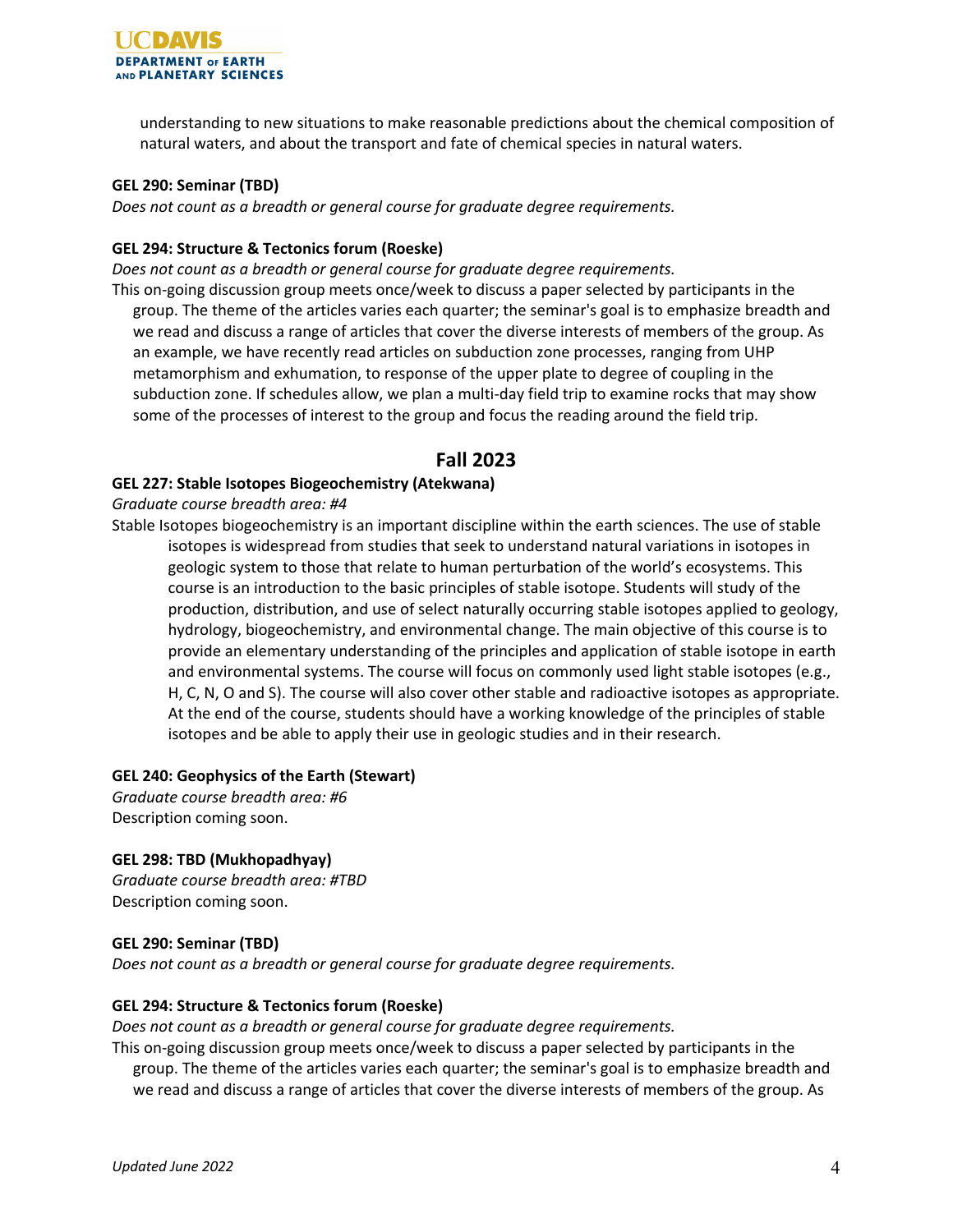

an example, we have recently read articles on subduction zone processes, ranging from UHP metamorphism and exhumation, to response of the upper plate to degree of coupling in the subduction zone. If schedules allow, we plan a multi-day field trip to examine rocks that may show some of the processes of interest to the group and focus the reading around the field trip.

#### **GEL 390: Methods of Teaching Geology (Billen)**

*Does not count as a breadth or general course for graduate degree requirements.* Description coming soon.

# **Winter 2024**

#### **GEL 218: Analysis of Structures in Deformed Rocks (Cowgill)**

*Graduate course breadth area: #3* Description coming soon.

#### **GEL 298: Planet Formation (Stewart)**

*Graduate course breadth area: #7*

This course presents foundational concepts in the physics and chemistry of planet formation, focusing on the early stages of growing planets and incorporating recent observations from exoplanets. Course provides foundational material related to protoplanetary disk physics, the solar nebula chemical condensation sequence, meteorite components and chemistry, chondrules and planetesimal formation, accretion of terrestrial planets, accretion of giant planets, current grand challenges in planet formation. The material is targeted at beginning graduate students and accessible to upper-level undergraduates.

#### **GEL 2XX: Topics in Terrestrial Paleoclimatology (Montañez)**

*Graduate course breadth area: #TBD* Description coming soon.

#### **GEL 290: Seminar (TBD)**

*Does not count as a breadth or general course for graduate degree requirements.*

# **Spring 2024**

#### **GEL 219: Fracture & Flow of Rocks (Billen)**

*Graduate course breadth area: #3 or 6*

This course is designed to provide students with a strong foundation in brittle, ductile, and viscous behavior of rocks. Emphasis is on brittle/ductile behavior of the lithosphere, including the rheologies used to model earthquake rupture and mechanisms of viscous deformation. For each topic, I will present the experimental data, the equations used to describe the behavior and a discussion of the microscopic origin of the observed behavior. Weekly homework assignments emphasize foundational concepts different types of deformation. Targeted paper discussions will occur at key junctures in the course to help synthesize the topics and learn how to critically read papers establishing or applying rheological concepts. Each student will also complete a literature review-based term project on a specific type of theology of relevance to their own research.

#### **GEL 232: Oceans and Climate Change (Hill)**

*Graduate course breadth area: #2*